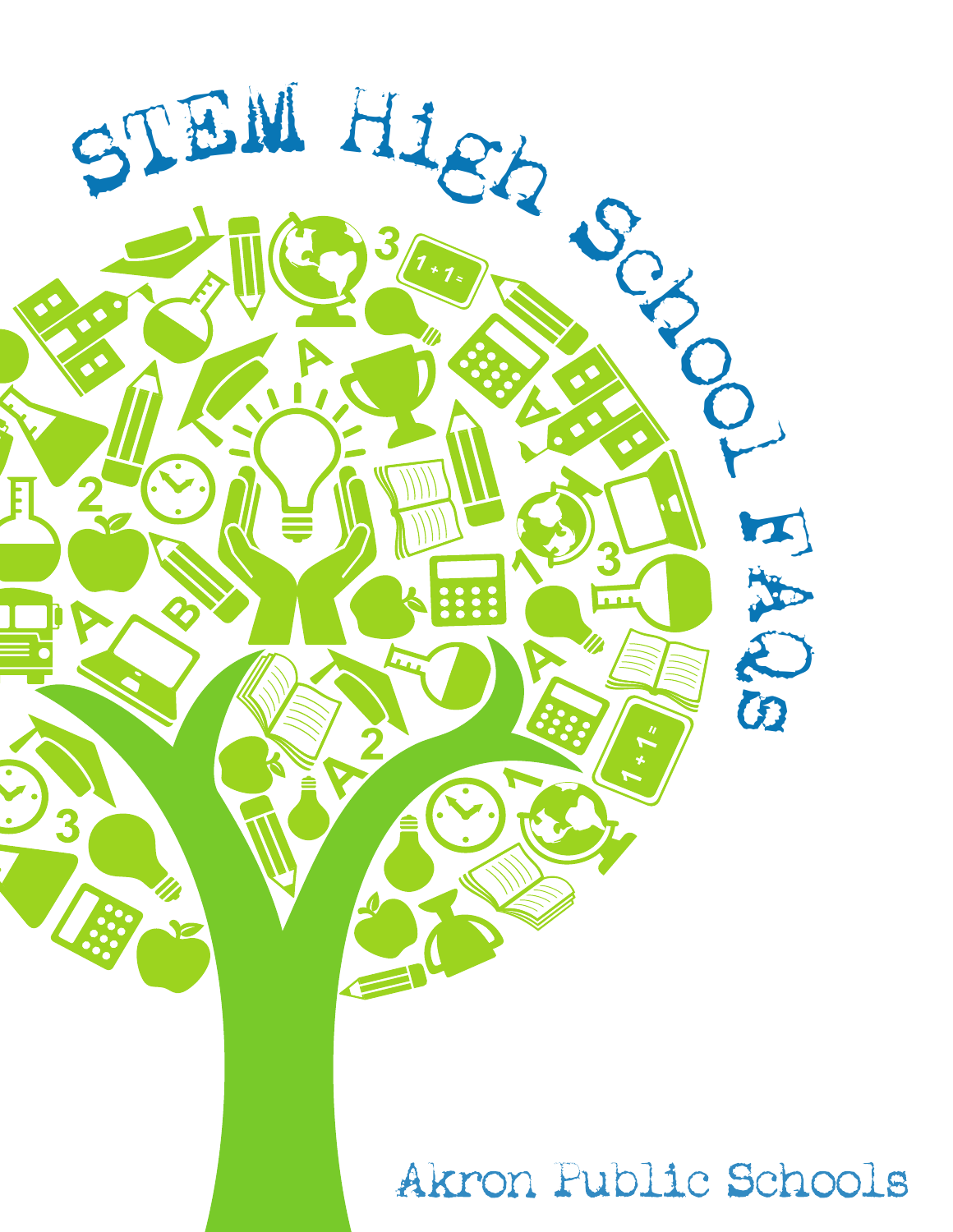# STEM High School

# **Q. Where will the high school be located?**

**A.** The Central-Hower campus

# **Q. What grade levels will it include?**

**A.** To start, we will most likely add one grade per year; so, in fall 2012, the majority will be next year's eighth-graders who pass to ninth grade. We may add students to the 2012 ninth-grade class.

# **Q. What partnerships exist?**

**A.** Akron Public Schools, The University of Akron, Invent Now, City of Akron, Greater Akron Chamber and Akron Tomorrow

# **Q. How many students are being accepted each year?**

**A.** Approximately 100, to start

#### **Q. What is the process to get into the school?**

**A.** Students currently enrolled at the STEM middle school will automatically continue on to the high school if they pass the ninth grade and commit. Additional students may be admitted to reach an enrollment of approximately 100 students.



- **Q. Will the teachers be interviewed for the positions?**
- **A.** Yes

# **Q. How will the administration be selected?**

- **A.** Through a rigorous recruitment process to ensure a high-quality administrator
- **Q. What is the plan for our students regarding the STEM high school? Are they automatically entered into the STEM high school, or will there be another lottery?**
- **A.** Enrollment is automatic for current STEM middle school students.
- **Q. Is APS planning to add additional students (outside of the ones already attending the STEM middle school) to the STEM high school?**
- **A.** We may allow a limited number of outside students. Opportunities for adding additional students are still being explored.



- **Q. Will there be athletic teams?**
- **A.** Students will have to participate at their home high school for athletics. Intramural sports will be offered.
- **Q. Will there be after-school activities/clubs? What types?**
- **A.** We will continue similar age-appropriate programming at the high school.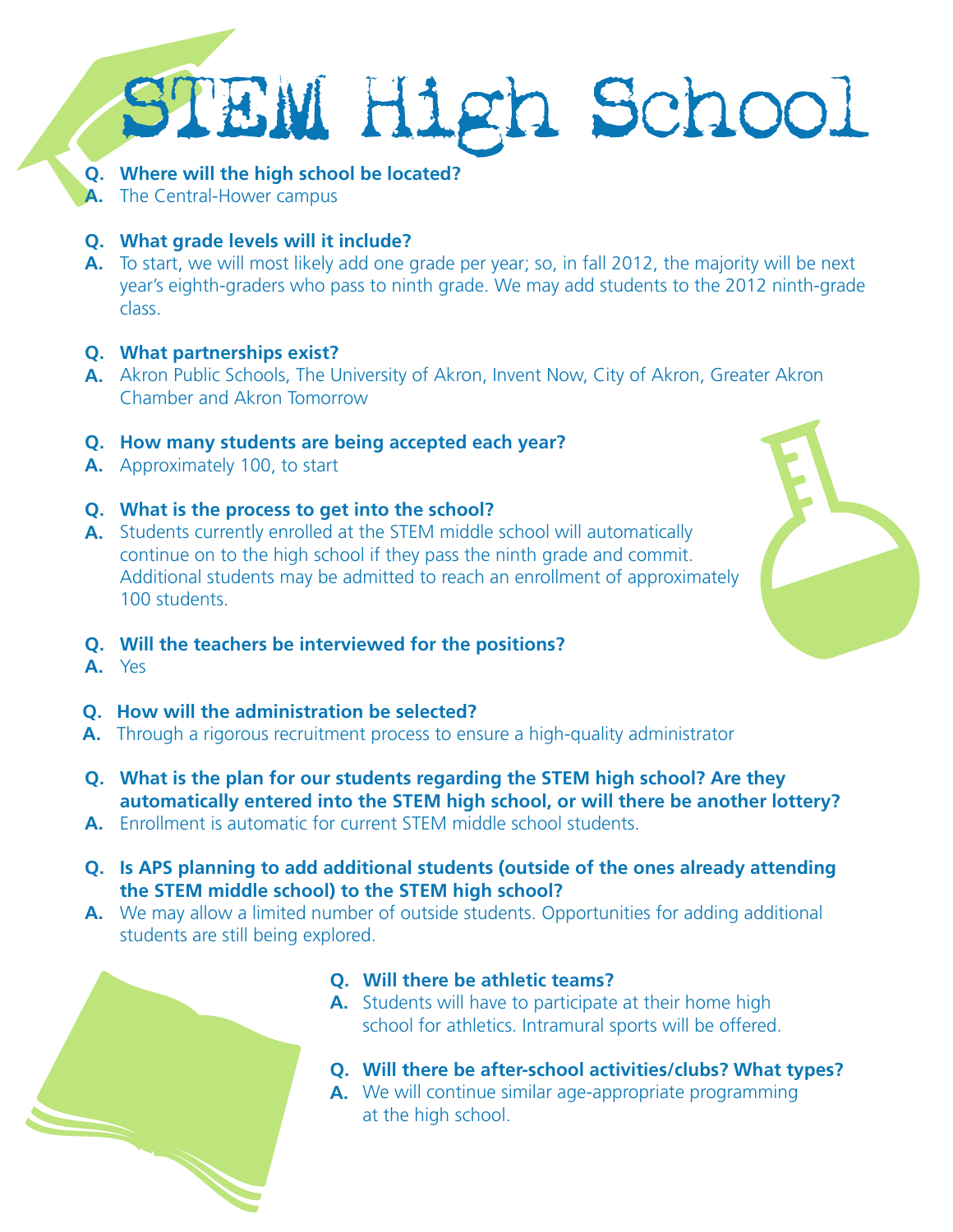# Frequently Asked Questions

# **Q. Is transportation provided?**

- **A.** APS does not provide transportation to high school.
- **Q. What will carry over from the middle school? (core values, school belief system, 21st-century focus, PBL, mastery learning, advisory groups, etc.)**
- **A.** All best practices from the middle school will continue at the high school level.

# **Q. Who should they contact with additional questions?**

**A.** Ellen McWilliams, Assistant Superintendent, 330.761.2926

# **Q. What will be included in the curriculum?**

**A.** It will be similar to what learners experienced in the NIHF-STEM middle school with a college prep focus. The first year, ninth-grade programs will consist of English 9, Biology, Engineering Design Tools I, Math 2 (Geometry, Algebra II and Statistics), History, Chinese, Spanish, Health and Physical Education, Advisory, and one elective (music or art). Tenth grade will have similar offerings.

# **Q. Will all of the learners be provided with laptops?**

- **A.** We are working on plans for 1:1 technology.
- **Q. I have heard questions about what the class offerings will be will there only be one class for each subject, or will there be a variety of courses from which to choose? What kind of electives will be offered?**
- A. Students will have to complete APS-required courses for graduation. There will be one elective course in ninth and 10th grade. In 11th and 12th grade, opportunities for more choice will come through internships, college courses or college credit earned through project/PBL-designed courses.

# **Q. When does it open?**

**A.** Fall 2012

# **Q. What engineering and medical curriculum will be offered?**

- **A.** Elective courses are being developed in these areas, in addition to ninth grade curriculum, the school will incorporate engineering medicine.
- **Q. Will there be any internships available (i.e., work with an engineer off campus)?**
- **A.** We are working with industry partners on setting up work experience in the field.
- **Q. Will there be school dances? If so and a student is from out of district, can they be accompanied by a non-APS student?**
- **A.** Social activities are part of the high school experience. Guest policies will follow district guidelines.
- **Q. Will there be after-school clubs?**
- **A.** Yes, we plan to continue extended-learning options for students.
- **Q. Will students earn college credit? Also, how is this different from Early College?**
- **A.** We are working with UA to offer college credits. The goal is to prepare students for entry into STEM-related areas if they choose these fields in order to earn a bachelor's degree.